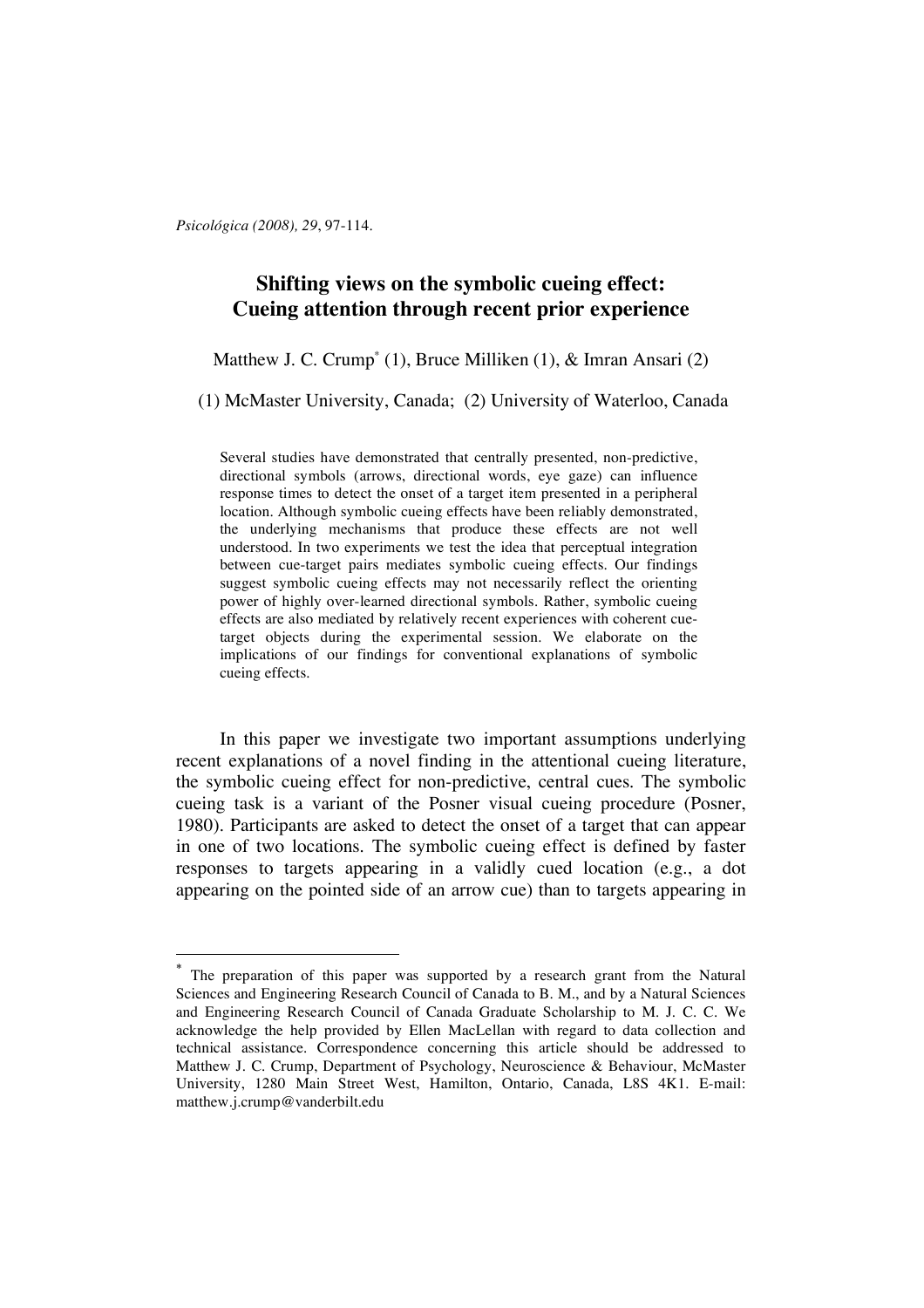an invalidly cued location (e.g., a dot appearing on the open side of an arrow).

Early research using the symbolic cueing method suggested cueing effects could occur only when cues offered predictive information about the likely location of a following target (Jonides, 1981). However, a host of recent studies has shown that central symbolic cues that are non-predictive of target location can indeed produce reliable cueing effects. These symbolic cueing effects are typically small (5-10 ms), but have been reliably observed in studies using a variety of symbolic cues, including eye gaze (Friesen & Kingstone, 1998; Hietanen, 1999; Ristic, Friesen, & Kingstone, 2002), arrows (Tipples, 2002), directional words (Hommel, Pratt, Colzato, & Godijn, 2001), and numbers (Fischer, Castel, Dodd, & Pratt, 2003).

Although there has been some controversy surrounding particular explanations of the symbolic cueing effect (Tipples, 2002), there is general agreement about two processes that contribute to such effects. The first process is an evaluation process that allows for the rapid extraction of the directional meaning of a cue. The second process is an orienting process that directs attentional resources to an implied target location. Together, the evaluation and orienting processes work to allocate attentional resources to locations in space that are signaled by the symbolic cue. In turn, the symbolic cueing effect occurs because the presence of attentional resources facilitates perception of validly cued targets relative to invalidly cued targets.

Much of the controversy surrounding explanations of the symbolic cueing effect has focused on whether the cue-evaluation process is mediated by general or specific mechanisms. For example, Friesen and Kingstone (1998) argued that symbolic cueing effects for eye gaze cues are mediated by a special, eye-gaze detector module (Baron-Cohen, 1995). In support of this idea, Kingstone, Tipper, Ristic, & Ngan (2004; see also Ristic & Kingstone, 2005) demonstrated that symbolic cueing effects using an ambiguous car/eye gaze cue depended on instructional manipulations to perceive the ambiguous cue as an eye gaze cue. Alternatively, other researchers have pointed out that symbolic cueing effects can occur with symbolic cues that are not biologically relevant, including arrows (Tipples, 2002) and directional words (Hommel et al., 2001), which are presumably not mediated by mechanisms specialized to process eye gaze information. Instead, it has been suggested that some symbolic cueing effects may be mediated by general-level processing mechanisms.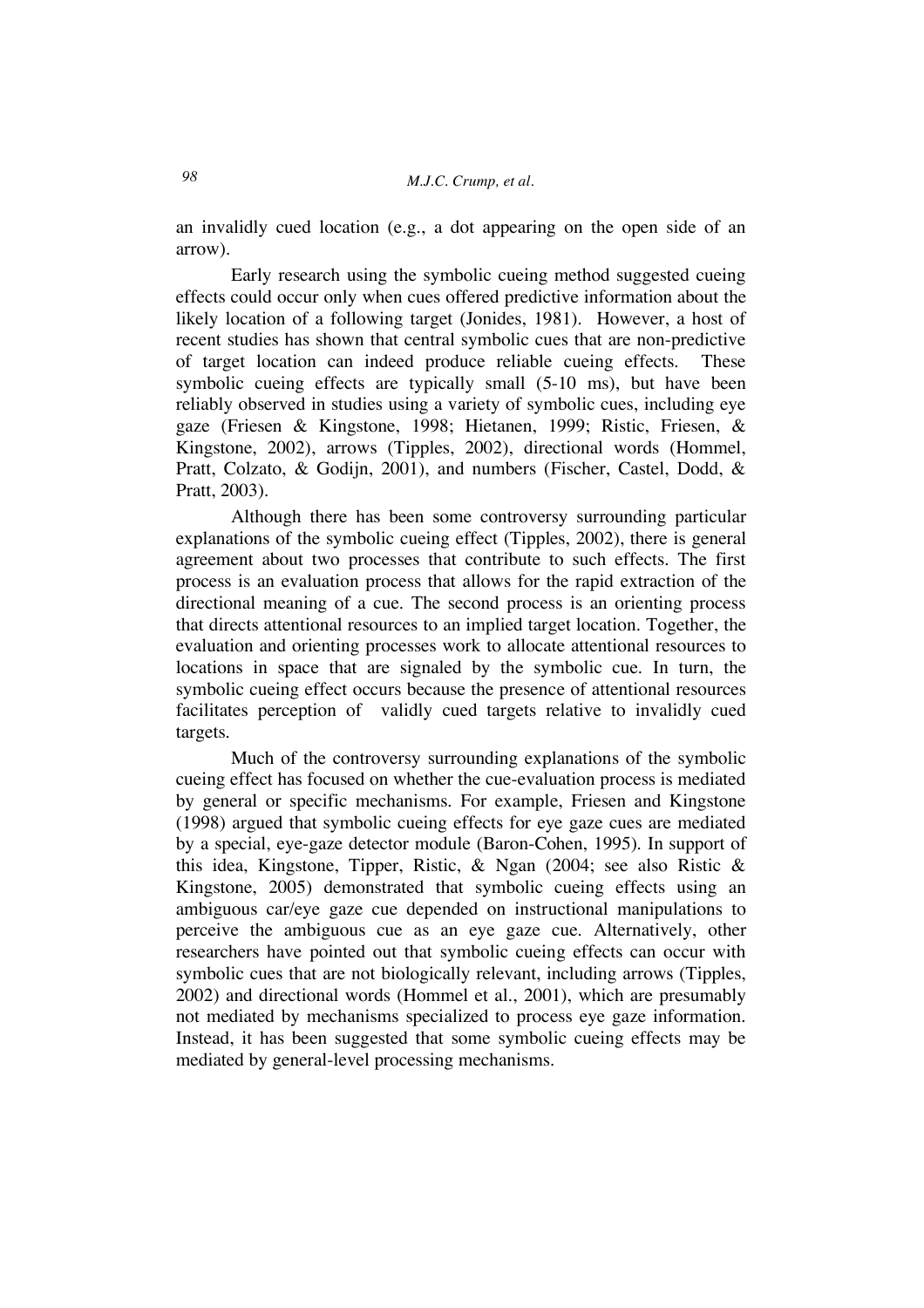The debate over the general or specific nature of mechanisms involved in producing the symbolic cueing effect has not been resolved, and the possibility remains that the alternatives are not mutually exclusive. On the one hand, symbolic cueing effects using biologically relevant cues could be governed by a highly specialized module evolved to rapidly process directional attributes of biologically relevant stimuli. On the other hand, symbolic cueing effects using over-learned cues could occur because a lifetime of experience with particular symbols allows directional meaning to be automatically extracted by a general processing mechanism. Both views suggest, for different reasons, that the symbolic cueing effect provides novel insight into processes responsible for directing attentional resources.

The present research is not aimed at the distinction between specific and general processing mechanisms, but rather at tacit assumptions inherent to both the general and specific processing mechanism accounts of symbolic cueing effects. A review of the current literature suggests symbolic cueing effects are mediated by over-learned cues to direction information. This tacit assumption implies that directional symbols gain their directional cueing power through long-term real-world experience, rather than short-term experience within the experimental context.

A more pervasive assumption is that symbolic cueing effects necessarily reflect the covert allocation of attentional resources. This assumption is supported by the fact that symbolic cueing effects can be observed with non-predictive cues and short cue-target SOAs (e.g., 100 ms). Following this logic, target detection is faster for valid than invalidly cued targets because attentional resources are assigned to the validly cued target location prior to target onset. An implication of this view is that target detection should be speeded for all targets appearing in attended locations.

In our opinion, the extent to which the experimental context constrains the expression of symbolic cueing effects has not been adequately addressed. Yet, such a test may provide novel insight to the underlying cause of symbolic cueing effects. To this end, and to foreshadow the results, we demonstrate across Experiments 1a, 1b, and 2, that symbolic cueing effects can be reversed, or eliminated by changing the nature of the target used to elicit detection responses.

The idea to test these two tacit assumptions stems from a novel alternative account of symbolic cueing effects, which emphasizes the integration of cue and target into coherent perceptual objects (for a related discussion of cue-target integration processes in exogenous spatial cueing studies see Lupiañez, Decaix, Sieroff, Milliken & Bartolomeo, 2004; Lupiañez, Milliken, Solano, Weaver, & Tipper, 2001). We describe this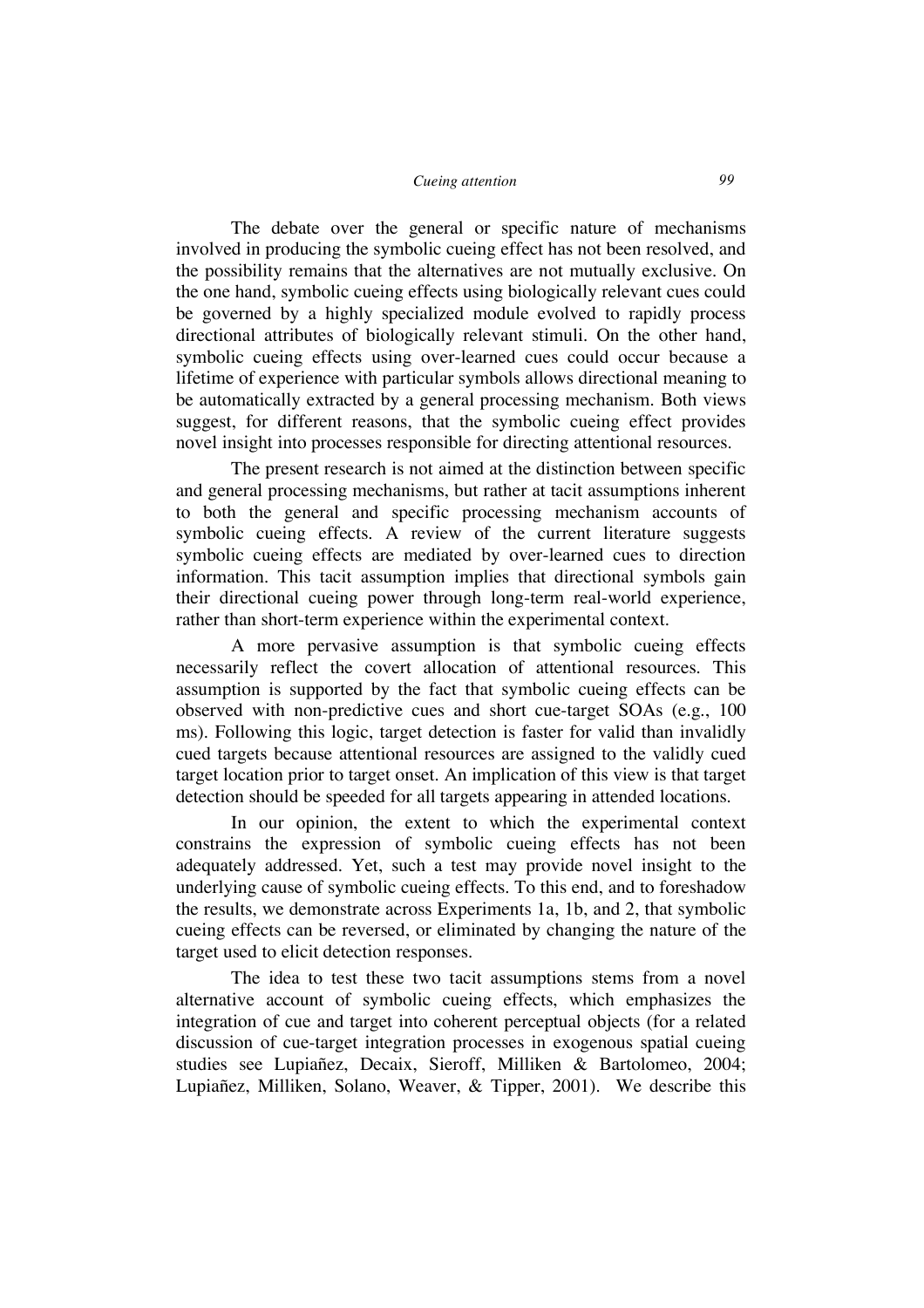alternative account in more detail later in the article, and at this point focus on a novel cueing method designed to take advantage of object coherence of cue and target. In particular, as in prior studies of symbolic cueing effects, participants completed a task that required the detection of a target stimulus following presentation of a non-predictive, central symbolic cue (see Figure 1). The novel aspect of our design concerned the choice of cue and target stimuli (see Figure 2).



**Figure 1. Each trial began with the presentation of a fixation cross. After 500 milliseconds, the fixation cross was replaced with a cue that was displayed for one of 4 intervals (100, 200, 400, 800 ms). Following the SOA interval, a target was presented to the right or left of cue. Both the target and the cue remained on the screen until a response was made, or until 2000 msec elapsed.**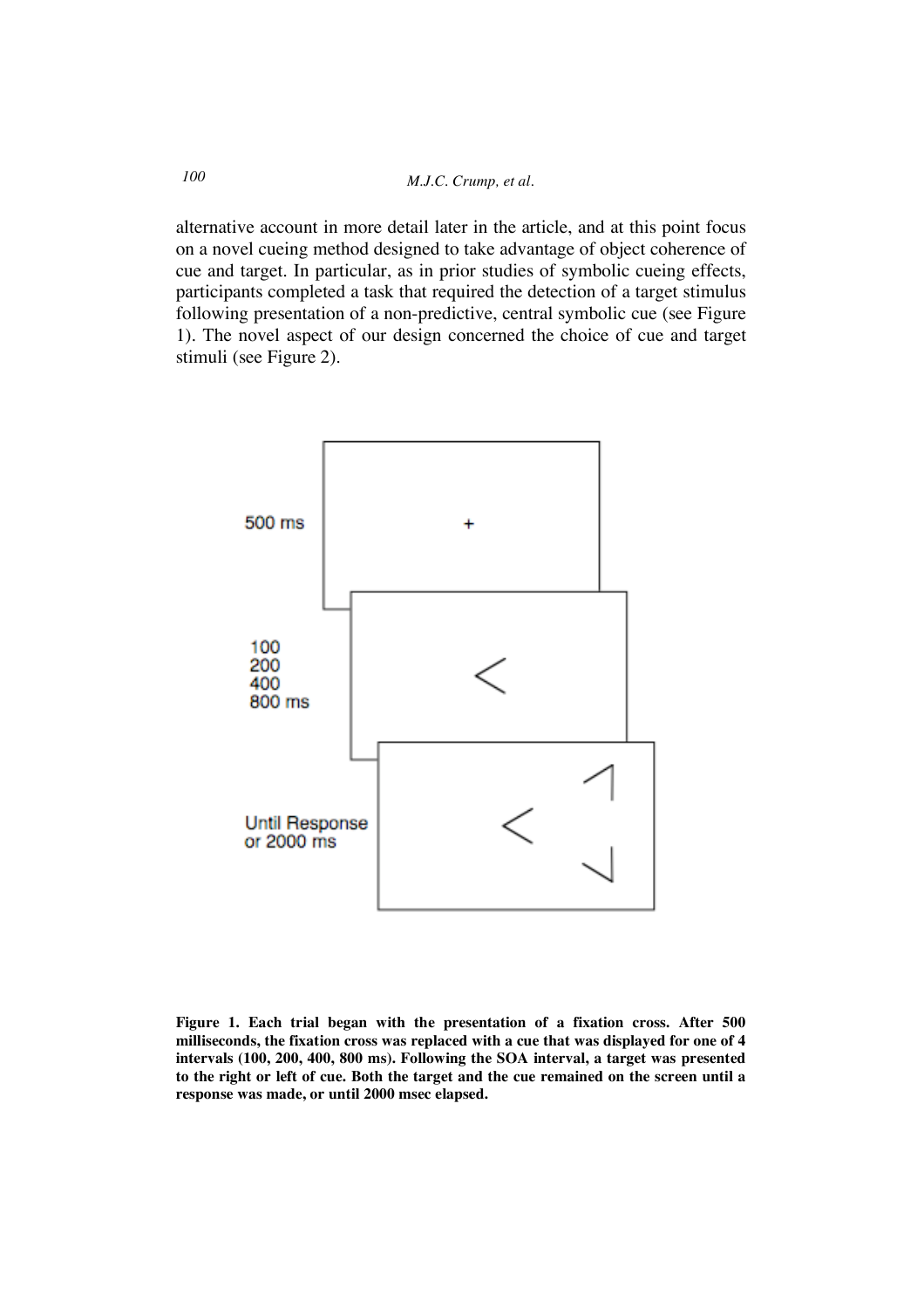

**Figure 2. Depicts the cue-target pairs used in Experiments 1a and 1b, and 2. Experiment 1a always employed good target types that appeared equally frequently in valid and invalid locations. Experiment 1b always employed bad target types that appeared equally frequently in valid and invalid locations. Experiment 2 was a mixed design in which all trial types used in Experiments 1a and 1b were combined and presented equally frequently.**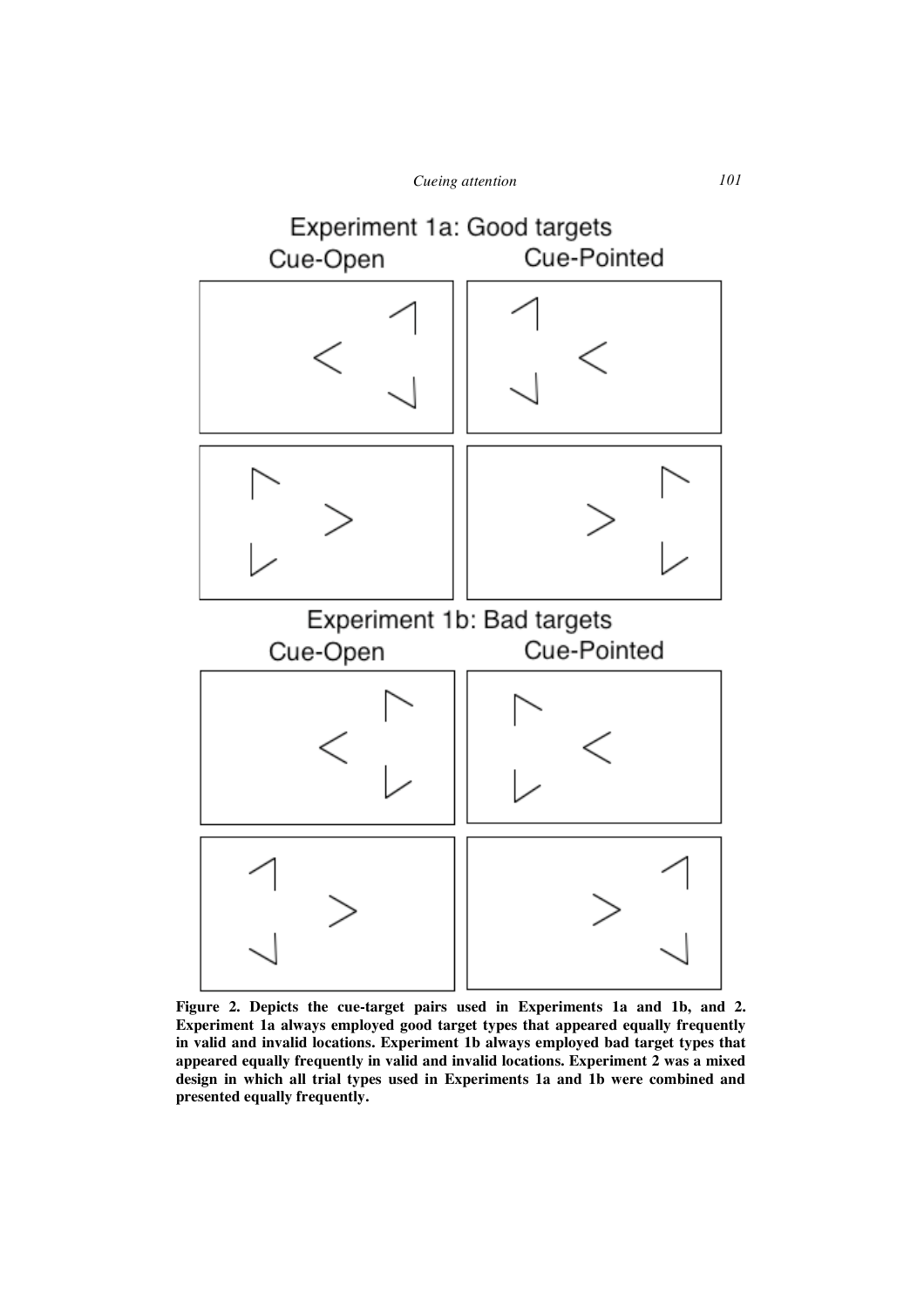# *M.J.C. Crump, et al. 102*

We constructed cue and target stimuli that could be paired in various ways to form coherent or incoherent cue-target objects. There were two centrally presented arrow cues roughly resembling a greater-than symbol (>), or a less-than symbol (<). There were two target stimuli, each consisting of two symbols arranged vertically to form two-thirds of a notional triangle (see Figure 1). Each target stimulus could appear on the left or the right of each cue. The factorial combination of these stimulus conditions produced eight distinct cue-target pairs. We defined the eight distinct cue-target pairs in terms of two factors: cue side, and target type. The cue side factor had two levels, cue-open and cue-pointed, referring to the side of space relative to a cue in which a target appeared. The target type factor had two levels: good and bad. Good targets were those targets that could potentially be paired with a cue to form a coherent cue-target object, whereas bad targets were those targets that never formed a coherent cuetarget object. Critically, two of the eight distinct cue-target pairs (i.e., the cue-open, good-target pairs) formed a coherent object in the form of a notional triangle. This aspect of the design was the primary means of investigating the possibility that target detection would be influenced by integration processes involving cue-target pairs. We expected target detection performance to be speeded on trials when the cue-target pairs formed a coherent object.

## **EXPERIMENTS 1A AND 1B**

In Experiments 1a and 1b we investigated the extent to which symbolic cueing effects depend on recent experience with coherent cuetarget objects. In Experiment 1a, experimental trials were limited to good targets. We expected target detection performance to be faster on cueopen/good trials, in which the cue-target pair formed a coherent cue-target object, than on cue-pointed/good trials, in which the cue-target pair formed an incoherent object. In Experiment 1b, experimental trials were limited to bad targets. We expected no differences in target detection performance between cue-open/bad and cue-pointed/bad trials because neither cue-target pair formed a coherent object. Importantly, in both Experiments 1a and 1b, cues were not predictive of target location or target type. Participants were not given specific instructions regarding the cue, but were instructed to detect the onset of each target appearing in the left or right location by pressing a key as quickly and accurately as possible.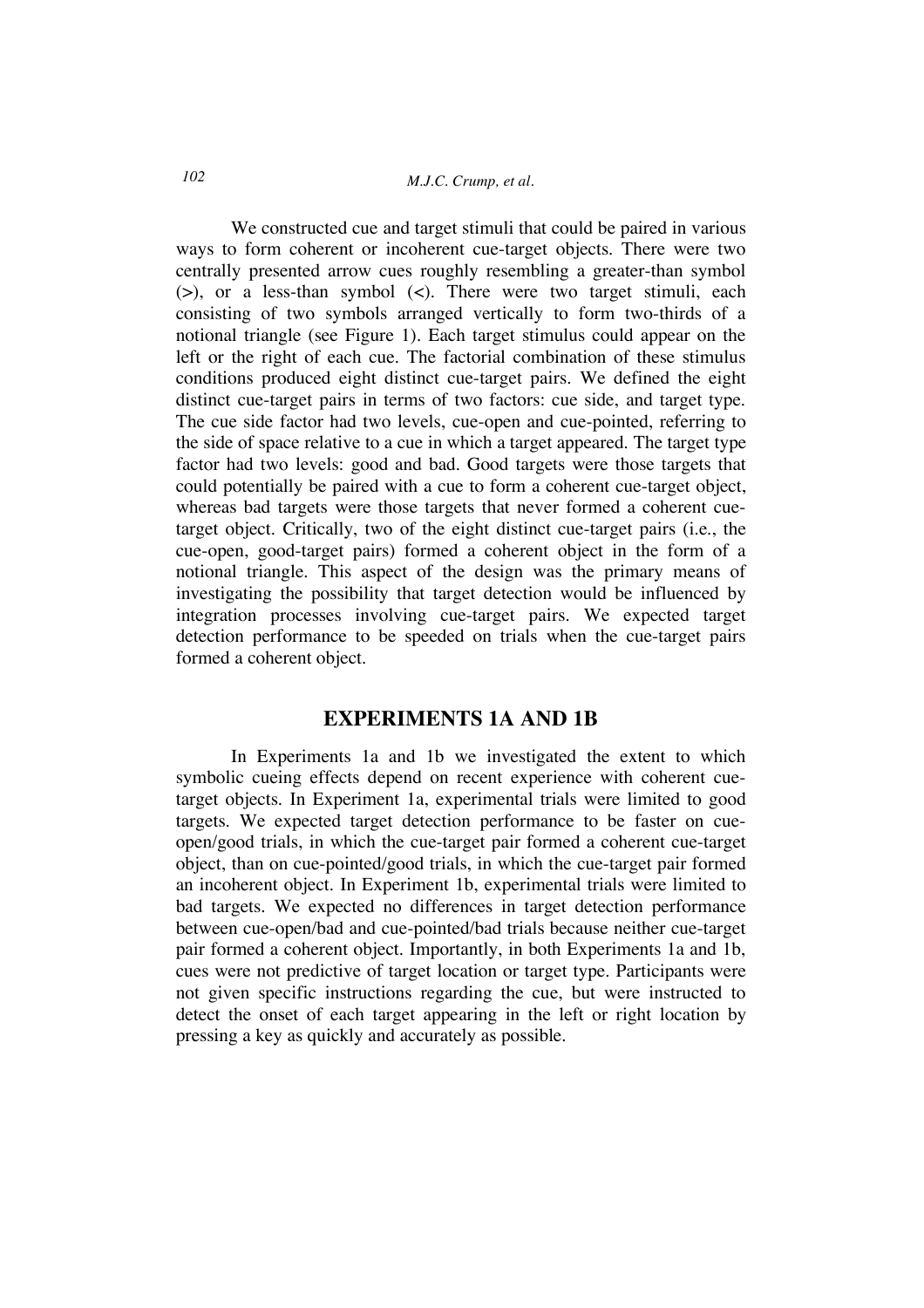#### **METHODS**

**Participants***.* The participants were 40 undergraduate students enrolled in psychology courses at McMaster University who volunteered for course credit.

**Materials and Procedure.** We followed a standard visual cueing task procedure involving the presentation of a centrally appearing, nonpredictive cue, followed by a target pattern appearing in one of two locations, left or right of fixation (see Figure 1). The cue subtended  $.95^{\circ}$  of visual angle in height and width. Each target was composed of two vertically aligned 'triangle corners' (see Figure 1) subtending  $4.3^{\circ}$  of visual angle in height. Targets were presented to the left or right of fixation, approximately  $3.57^{\circ}$  of visual angle from the centre of the cue to the centre of the target. The cues and targets appeared in white against a black background. There were three factors in our design: cue side (open vs. pointed), target type (good vs. bad), and SOA (100 ms, 200 ms, 400 ms, 800 ms). The SOA manipulation was included primarily as an exploratory variable.

In Experiment 1a, the experimental conditions were limited to cueopen and cue-pointed trials involving good target types. In Experiment 1b, the experimental conditions were limited to cue-open and cue-pointed trials involving bad target types (see Figure 1). Participants in both experiments completed 13 blocks of 40 trials, for a total of 520 trials. For each block of trials, every cue/target pair was presented equally frequently across all four SOA conditions. Finally, 20% of the trials in each block were catch trials, in which a cue appeared that was not followed by a target.

The experiment was conducted on a PC, with a 15" CRT screen, using MEL experimental software (Schneider, 1988). Participants were seated approximately 57 cm from the computer monitor. At the beginning of each trial, participants were presented with a fixation cross displayed in white against a black background for 500 ms. Next, a cue was presented for 100, 200, 400 or 800 ms, followed immediately by the target display. Targets were presented either to the left or right of fixation. Both the target and cue remained on the screen until a keypress response to the target onset was made, or until 2000 ms elapsed.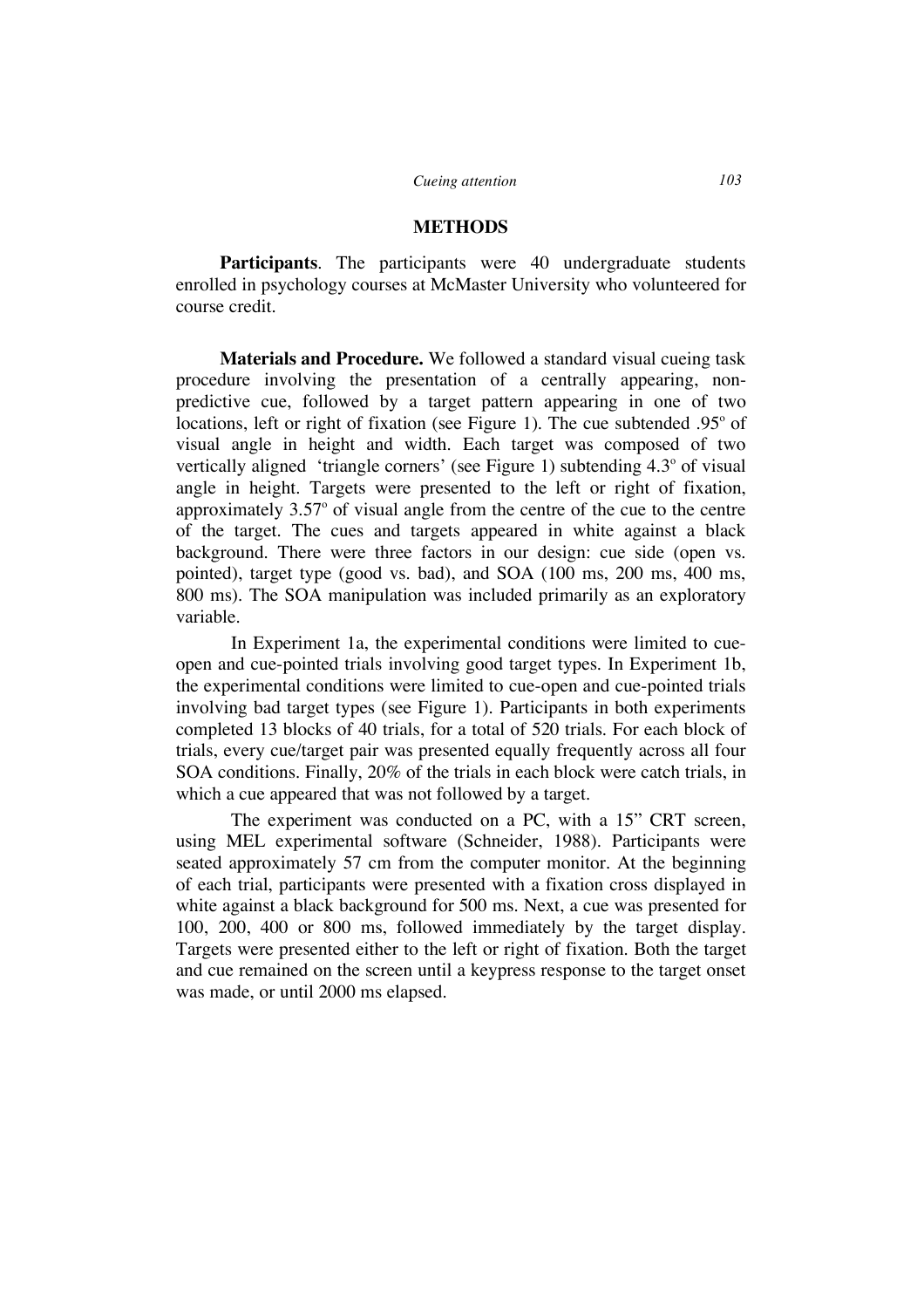#### **RESULTS**

Before performing an analysis of participants' reaction times, error trials were identified and removed. Anticipation errors were defined as those trials in which response times were less than 100 ms. Misses were defined as those trials in which response times were greater than 1000 ms. False alarms were defined as catch trials in which participants responded in less than 1000 ms. The percentage of errors in each condition for Experiments 1a and 1b are reported in Table 1. An analysis of participants' misses for Experiments 1a and 1b is reported at the end of this section. For each participant in Experiments 1a and 1b, the correct response times in each condition were submitted to an outlier elimination procedure (Van Selst & Jolicoeur, 1994). Mean RTs were then computed using the remaining observations, and are reported in Table 2. An alpha criterion of .05 was adopted for all statistical tests.

### **Experiment 1a**

Mean RTs were submitted to a 2x4 repeated measures ANOVA that included cue side (open vs. pointed), and SOA (100, 200, 400, 800) as within-participant factors. The main effect of cue side was significant [F (1,  $19$  = 7.85, MSE = 249.68]. Detection responses were faster for cue-open trials (321 ms) than cue-pointed trials (328 ms). Of less interest was the significant main effect of SOA  $[F(3, 57) = 26.53, MSE = 244.64]$ . The general trend for the main effect of SOA across all experiments appeared to be that RTs were slower in the 100ms and 800 ms conditions than the 200ms and 400ms conditions. The cue validity by SOA interaction was not significant  $[F(3,57) < 1]$ <sup>1</sup>.

### **Experiment 1b**

Mean RTs were submitted to a 2x4 repeated measures ANOVA that included cue side (open vs. pointed), and SOA (100, 200, 400, 800) as within-participant factors. Critically, the main effect of cue side was not significant. Detection responses on cue-open trials (350 ms) were not

<sup>&</sup>lt;sup>1</sup> A small programming error resulted in targets to the left of fixation being presented slightly further from the cue than targets to the right of fixation. This difference was not so obvious that it triggered concern during conduct of the study, but it was measurable (about .5 cm difference). We are confident that this methodological imperfection does not compromise our conclusions, as the side to which targets was presented was orthogonal to the cue validity manipulation of interest, and an analysis that included target location as a factor indeed revealed that it did not interact with cue validity.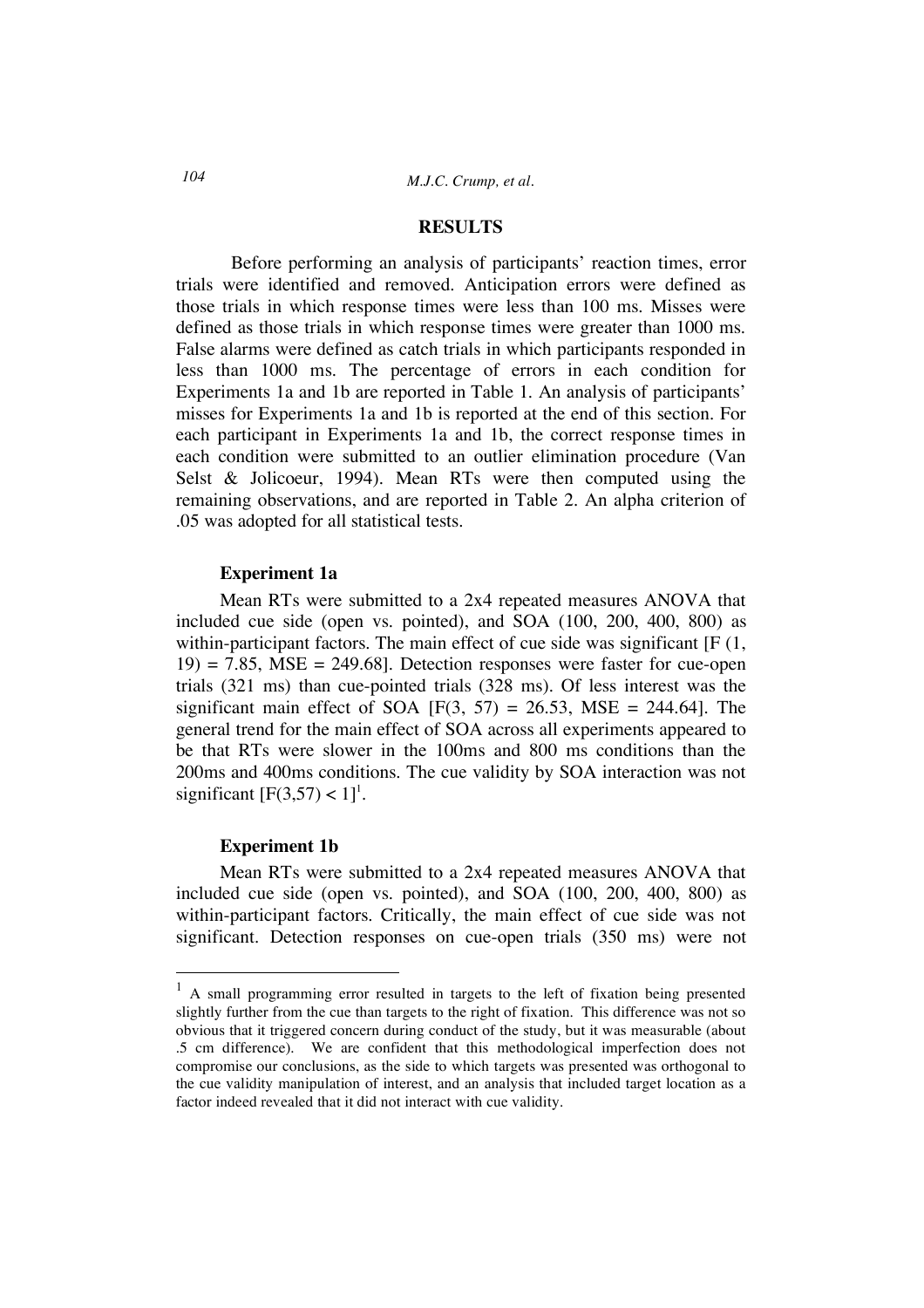different from detection responses on cue-pointed trials (350 ms). Of less importance was the significant main effect of SOA  $[F (3, 57) = 7.33, MSE =$ 510.00], which followed the same pattern as in Experiment 1a. The cue validity by SOA interaction was not significant.

| <b>SOA</b>          |              | $100$ ms |         |              | $200$ ms     |      | $400$ ms | 800 ms       |              |  |
|---------------------|--------------|----------|---------|--------------|--------------|------|----------|--------------|--------------|--|
| Cue Side            |              | Open     | Pointed | Open         | Pointed      | Open | Pointed  | Open         | Pointed      |  |
| Experiment 1a       |              |          |         |              |              |      |          |              |              |  |
| Good                | Anticipation | 0.4      | 0.2     | 1.0          | 1.0          | 2.0  | 2.0      | 1.0          | 1.0          |  |
|                     | <b>Miss</b>  | 0.2      | 0.2     | 1.0          | 0.3          | 1.0  | 1.0      | 0.4          | 0.4          |  |
|                     | False Alarm  | 4.0      |         |              |              |      |          |              |              |  |
| Experiment 1b       |              |          |         |              |              |      |          |              |              |  |
| Bad                 | Anticipation | 0.4      | 1.0     | 1.0          | 1.0          | 1.0  | 1.0      | 1.0          | 0.5          |  |
|                     | <b>Miss</b>  | 1.0      | 1.0     | 1.0          | 0.4          | 1.0  | 1.0      | 0.4          | 1.0          |  |
|                     | False Alarm  | 4.0      |         |              |              |      |          |              |              |  |
| <b>Experiment 2</b> |              |          |         |              |              |      |          |              |              |  |
| Good                | Anticipation | 0.4      | 1.0     | $\mathbf{0}$ | 1.0          | 2.0  | 2.0      | 1.0          | 0.4          |  |
|                     | <b>Miss</b>  | 0.2      | 0.2     | 1.0          | 0.4          | 0.4  | 0.2      | $\mathbf{0}$ | 1.0          |  |
| Bad                 | Anticipation | 1.0      | 0.2     | 1.0          | 1.0          | 1.0  | 1.0      | 1.0          | 1.0          |  |
|                     | <b>Miss</b>  | 0.2      | 0.4     | 0.2          | $\mathbf{0}$ | 0.2  | 1.0      | 1.0          | $\mathbf{0}$ |  |
|                     | False Alarm  | 4.0      |         |              |              |      |          |              |              |  |

# **Table 1. Percentage of errors in Experiments 1a, 1b, and 2 as a function of cue-side, target-type, and SOA.**

### **Error analysis**

For each participant in Experiments 1a and 1b, the mean percentage of misses was computed for each condition. These means were submitted to separate 2x4 repeated measures ANOVAs that included cue side (open vs. pointed) and SOA (100, 200, 400, 800) as within-participant factors. There were no significant effects in the analysis of misses in Experiment 1a. For the analysis of misses in Experiment 1b, there was a significant main effect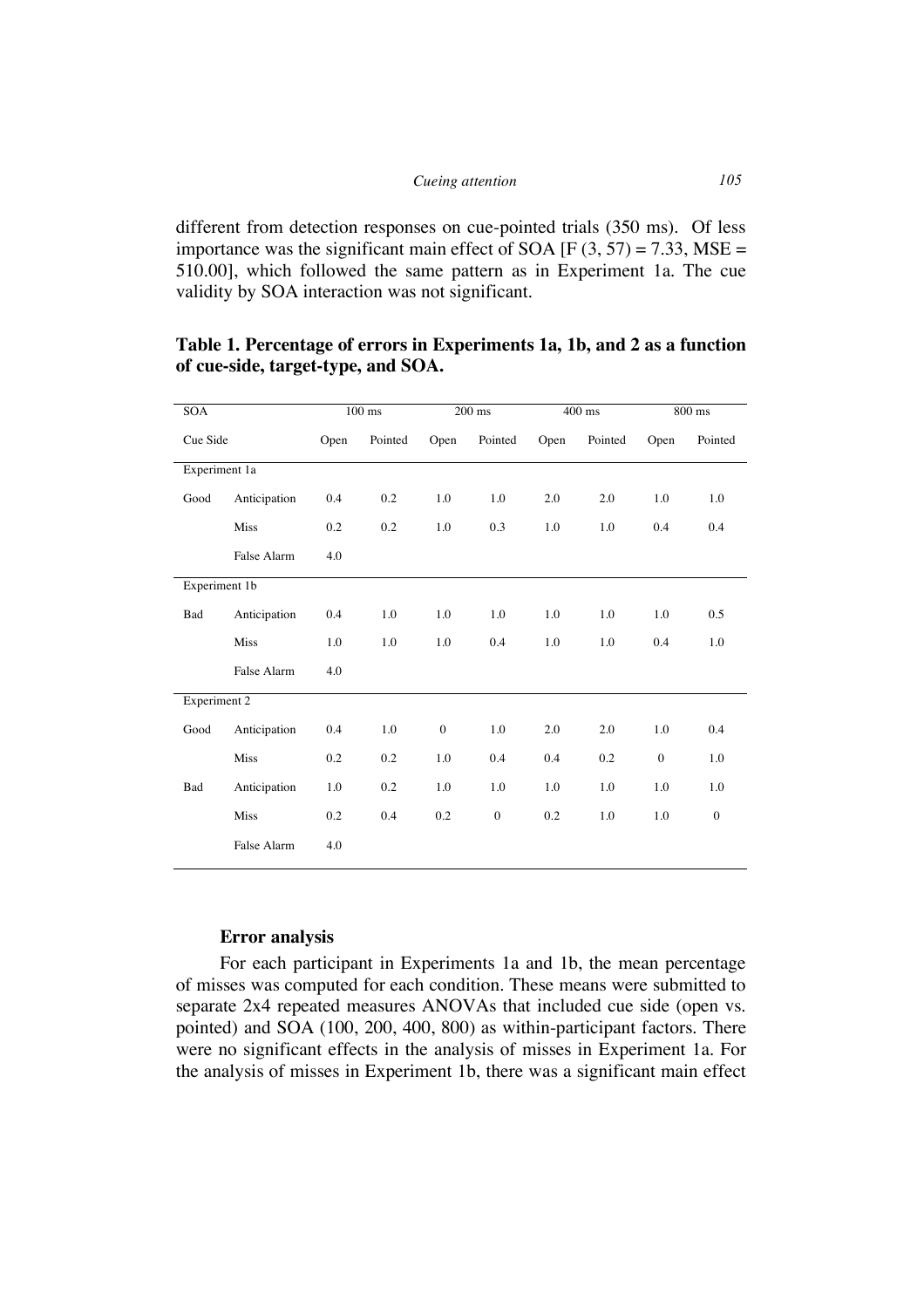of SOA. This effect owes to the fact that misses were extremely infrequent in the longest SOA condition.

**Table 2. Mean target detection response latencies in Experiments 1a (Good targets) and 1b (Bad targets), with standard errors (in parentheses), as a function of cue-side and SOA.**

| <b>SOA</b><br>100 <sub>ms</sub> |     |     |          | $200 \text{ ms}$ |     |       |          | $400$ ms |       |          | $800 \text{ ms}$ |       |  |
|---------------------------------|-----|-----|----------|------------------|-----|-------|----------|----------|-------|----------|------------------|-------|--|
| Cue Side                        | O   | P   | $P-O$    | $\Omega$         | P   | $P-O$ | $\Omega$ | P        | $P-O$ | $\Omega$ | P                | P-O   |  |
| Experiment 1a                   |     |     |          |                  |     |       |          |          |       |          |                  |       |  |
| Good                            | 335 | 341 | 6        | 312              | 321 | 9     | 307      | 315      | 8     | 329      | 335              | 6     |  |
| <b>SE</b>                       |     |     | (2.8)    | (2.0)            |     |       | (4.9)    |          |       |          | (4.0)            |       |  |
| Experiment 1b                   |     |     |          |                  |     |       |          |          |       |          |                  |       |  |
| Bad                             | 362 | 362 | $\Omega$ | 344              | 342 | $-2$  | 342      | 340      | $-2$  | 353      | 355              | 3     |  |
| SЕ                              |     |     | (3.5)    |                  |     | (5.1) |          |          | (5.7) |          |                  | (4.0) |  |

 $O = C$ ue-open,  $P = C$ ue-pointed,  $P - O = C$ ue-side effect,  $SE =$  standard error

### **DISCUSSION**

The results from Experiments 1a and 1b confirmed our predictions. In Experiment 1a, target detection performance for good targets was faster for targets appearing on the cue-open side than for targets appearing on the cue-pointed side. In Experiment 1b, target detection performance for bad targets was not influenced by the cue-side manipulation. The results of Experiment 1a and 1b raise a number of questions regarding the conventional interpretation of symbolic cueing effects.

Experiments 1a and 1b demonstrate that factors other than the direction of the symbolic cue play an important role in producing symbolic cueing effects (see also, Kingstone, Tipper, Ristic, and Ngan, 2004). It is worth noting that the cues in Experiments 1a and 1b could easily be interpreted as arrows commonly used to elicit symbolic cueing effects in other target detection tasks. Arrow cues are well known to speed target detection for targets presented on the pointed-side relative to the open-side of the arrow cue. In keeping with these results, one might predict that target detection performance in Experiments 1a and 1b should be faster for all target types appearing on the pointed side of the cue. In contrast, Experiment 1a demonstrated a "reversed" symbolic cueing effect, and Experiment 1b eliminated the symbolic cueing effect altogether. The important conclusion across these experiments is that the nature of the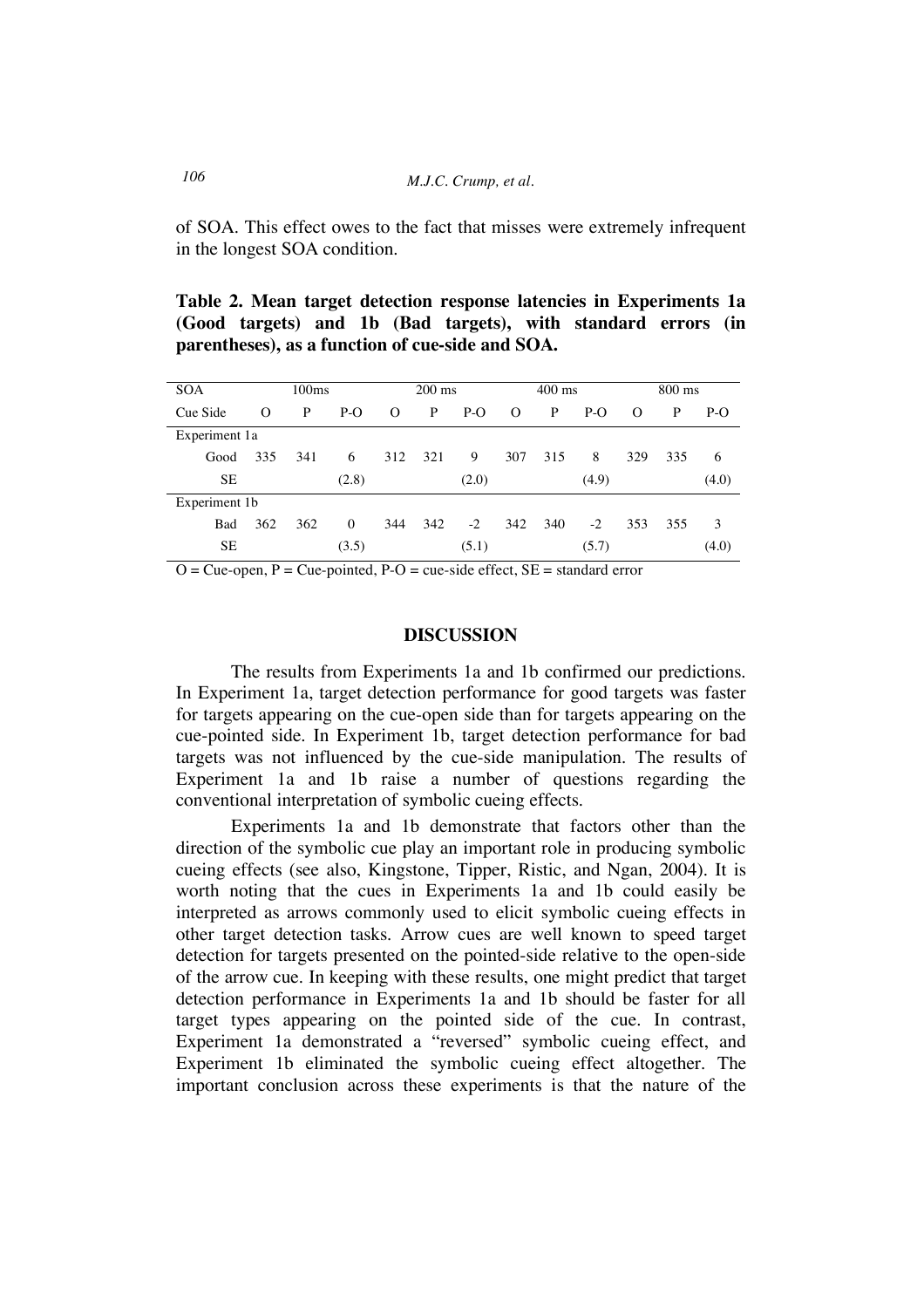perceptual match between cue-target pairs can strongly mediate the symbolic cueing effect reported here.

It is worth considering whether the "reversed" symbolic cueing effect observed in Experiment 1a is indeed mediated by processes involved in symbolic control over attentional orienting. For example, it is possible that speeded detection for cue-open/good targets reflects a benefit to target detection conveyed by a gestalt-like perceptual integration processes. On this view, fluent integration of coherent cue-target pairs may lead to faster detection responses for coherent cue-target objects than to incoherent cuetarget objects. Perceptual integration processes of this nature may well proceed independently of processes involved in symbolic control over attentional orienting.

Experiment 2 was conducted to determine whether the "reversed" symbolic cueing effect was entirely driven by gestalt-like perceptual integration processes. According to the perceptual integration view, the nature of the target stimulus is critically important for determining whether cue-target integration proceeds fluently. Specifically, the perceptual integration view predicts that symbolic cueing effects should be observed for good targets, but not observed for bad targets. This prediction stems from the assumption that fluent integration will occur for cue-open/good targets forming coherent cue-target objects, leading to faster detection responses for targets in those conditions. On the other hand, fluent integration should never occur for the cue-open/bad, or cue-pointed/bad targets, as these cue-target pairs never form coherent cue-target objects.

# **EXPERIMENT 2**

Experiment 2 was exactly the same as Experiments 1a and 1b, except all of the possible stimulus combinations used in Experiments 1a and 1b were mixed together and presented randomly to participants. This design allowed us to determine whether perceptual integration processes were entirely responsible for the "reversed" symbolic cueing effect observed in Experiment 1a. The critical issue was to determine whether symbolic cueing effects would be observed for good targets, and not bad targets. It is important to note that in this mixed design, both good and bad target types could appear in the cue-open and cue-pointed locations. As a result, the cueside manipulation can be measured separately for good target types that sometimes form coherent cue-target objects, and bad target types that never form coherent cue-target objects.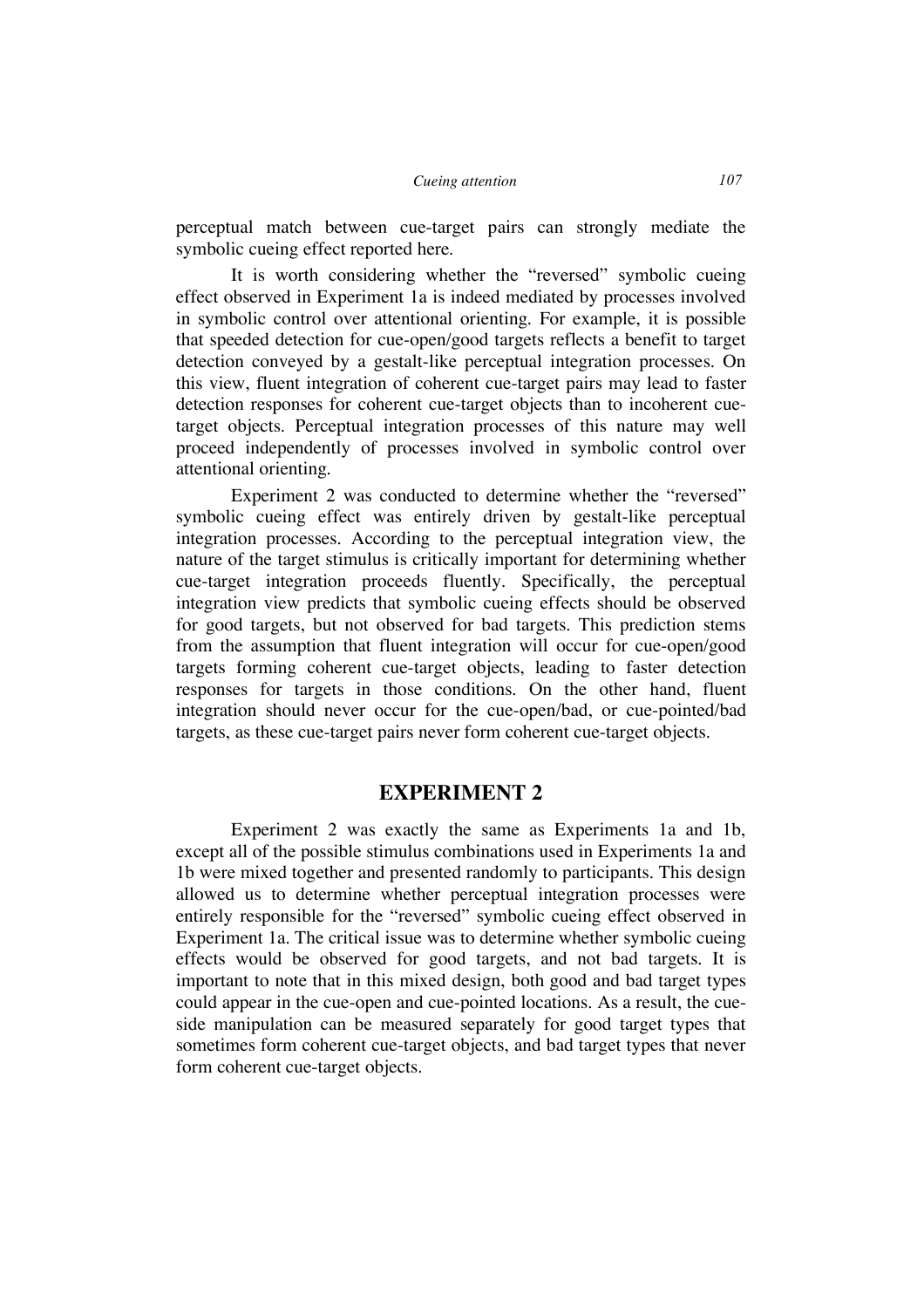#### **METHOD**

**Participants***.* The participants were 20 undergraduate students enrolled in psychology courses at McMaster University who volunteered for course credit.

**Materials and Procedure.** Experiment 2 was run using the same apparatus and procedure used in Experiments 1a and 1b. The only difference was that for Experiment 2 all 8 possible cue-target pairs were included in the design. That is, cue-side (open vs. pointed) and target type (good vs. bad) were completely crossed. Every cue-target pair was presented equally frequently. All other aspects of the design were held constant.

#### **RESULTS**

Before performing an analysis of participants' reaction times, error trials were identified and removed using the same criterion used in Experiment 1. For each participant, the correct response times in each condition were submitted to an outlier elimination procedure (Van Selst & Jolicoeur, 1994). Mean RTs were then computed using the remaining observations. These means were submitted to a 2x2x4 repeated measures ANOVA that included cue side (open vs. pointed), target type (good vs. bad), and SOA (100, 200, 400, 800) as within-participant factors.

The main effect of cue side was significant  $[F (1, 19) = 9.31, MSE =$ 668.36]. Detection responses were faster for cue-open trials (331 ms) than cue-pointed trials (339 ms). Interestingly, the critical cue-side by target type interaction was not significant,  $p < .27$ . This null-result suggests that perceptual integration processes are not solely responsible for the cueing effects reported here. Were there any trend at all toward such an interaction, we might expect it to be most robust at shorter SOAs, where symbolic cuing effects in detection tasks tend to be observed most robustly (Friesen & Kingston, 1998). To look at this issue more carefully, we dropped the 800 ms SOA data from the previous analysis, and re-analyzed the data using only the 100, 200, & 400 ms SOA conditions. The critical cue-side by target type interaction was again not significant, p< .56. Furthermore, we conducted separate 2-tailed t-tests on the overall cueing effect (cue-pointed – cue-open) for good and bad targets. The cueing effect for good targets (10 ms) was significant,  $[t(19)=3.71]$ . As well, the cueing effect for bad targets  $(8 \text{ ms})$  was significant,  $\lbrack t(19)=2.21 \rbrack$ .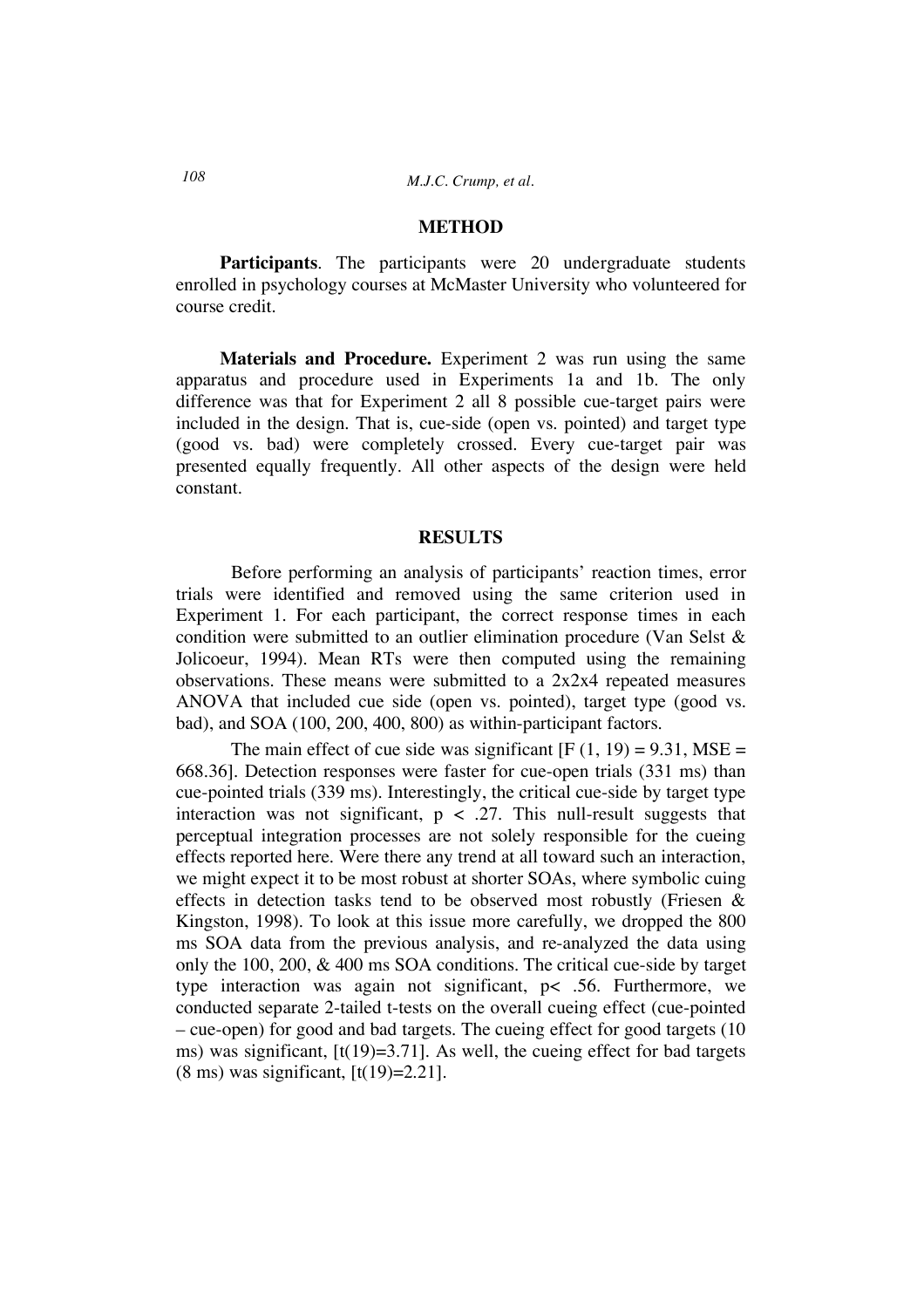Of less importance was a significant main effect of SOA. [F (3, 57)  $= 11.01$ , M S E = 668.36. There was no interaction between SOA and validity, and no three-way interaction between SOA, validity, and target type.

#### **Error analysis**

Both the anticipation errors and false alarms reflect errors made before a target appeared. As a result, these errors are uninterpretable and were not submitted to further analysis. For each participant, the mean percentage of misses was computed for each condition. These means were submitted to a 2x2x4 repeated measures ANOVA that included cue-side (open vs. pointed), target type (good vs. bad), and SOA (100, 200, 400, 800) as within-participant factors. There were no significant main effects. The three-way interaction between cue-side, target type, and SOA was significant  $[F(3,57) = 4.3, MSE=8.47^{\circ} - 5]$ . However, very few errors were made overall, and the pattern of error rates that gave rise to the interaction was not easily interpretable, nor did it contradict the RT results described above.

#### **DISCUSSION**

The purpose of Experiment 2 was to determine whether the cueing effects reported in Experiment 1a were entirely mediated by perceptual integration processes. In Experiment 2, target detection performance was speeded for both good and bad targets appearing on the cue-open side relative to the cue-pointed side. This pattern of data suggests the cueing effects observed in Experiment 2 are not entirely driven by a perceptual integration process that facilitates target detection uniquely for coherent cue-target pairs.

### **GENERAL DISCUSSION**

Symbolic cueing effects are commonly explained by a cueevaluation process that automatically extracts directional meaning from symbols, and an orienting process that covertly shifts attentional resources to signaled target locations. We investigated two untested assumptions underlying this view of symbolic cueing effects, and established boundary conditions for observing symbolic cueing effects in a target detection task. The first goal was to determine whether symbolic cueing effects necessarily measure the attentional orienting power of highly overlearned directional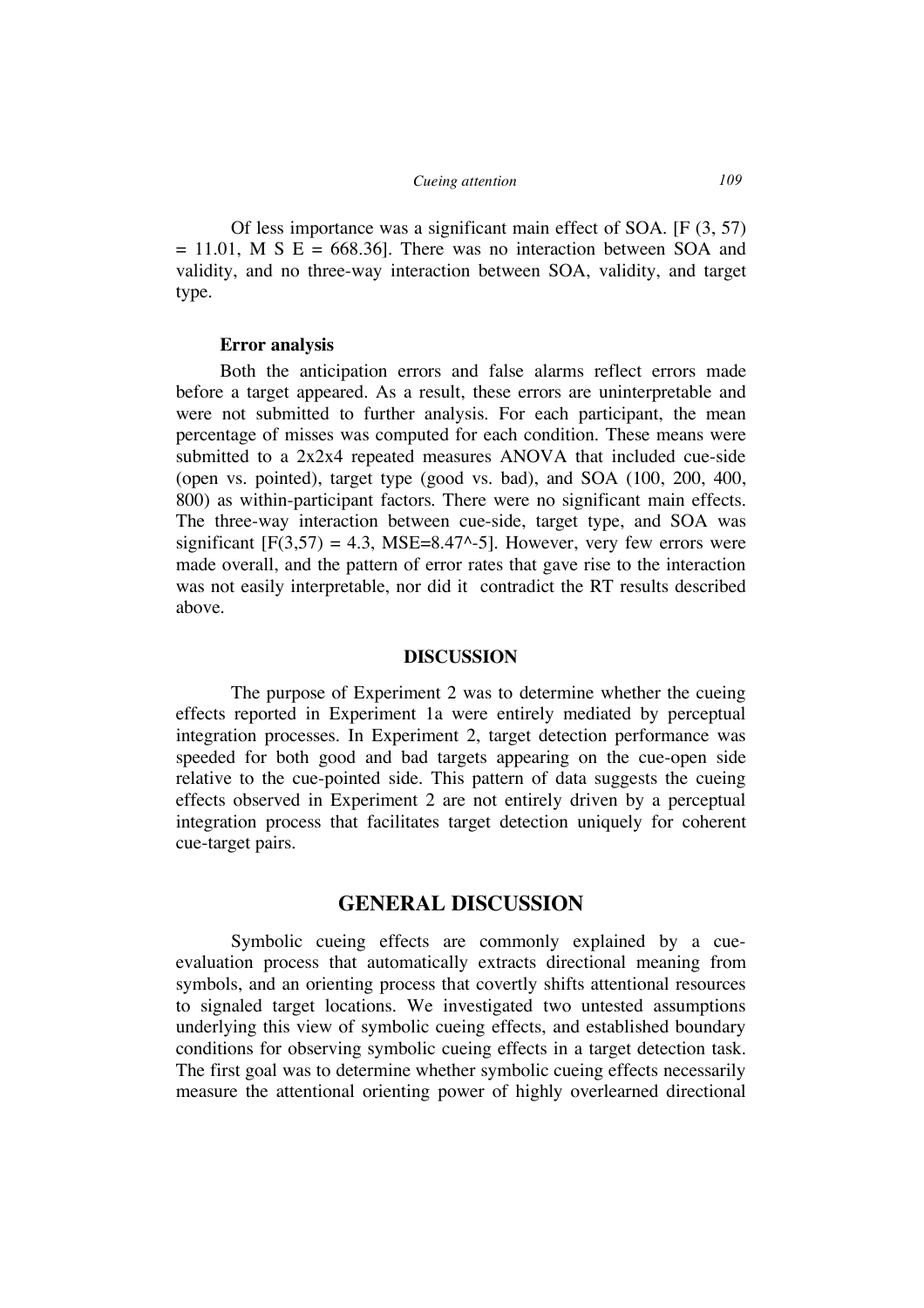symbols. The second goal was to determine whether symbolic cueing effects are necessarily mediated by attentional orienting processes. We manipulated the perceptual match between cue-target pairs by varying the form of the to-be-detected target. The central finding across Experiments 1a and 1b was that symbolic cueing effects were observed (1a), or eliminated (1b), by changing the form of the to-be-detected target. Experiment 2 established that the cueing effects reported here could not be entirely explained by perceptual integration processes. Taken together, the pattern of results suggest a need to extend current explanations of symbolic cueing effects.

**Table 3. Mean target detection response latencies for Experiment 2, with standard errors (in parentheses), as a function of cue-side, targettype, and SOA.**

| <b>SOA</b> | 100ms    |     |       | $200 \text{ ms}$ |     |       | $400 \text{ ms}$ |     |       | $800 \text{ ms}$ |     |       |
|------------|----------|-----|-------|------------------|-----|-------|------------------|-----|-------|------------------|-----|-------|
| Cue Side   | $\Omega$ | P   | $P-O$ | $\Omega$         | P   | $P-O$ | $\Omega$         | P   | $P-O$ | $\Omega$         | P   | $P-O$ |
| Good       | 339      | 349 | 10    | 322              | 335 | 13    | 326              | 332 | 6     | 340              | 346 | 6     |
| SЕ         |          |     | (4.0) |                  |     | (4.1) |                  |     | (5.1) |                  |     | (4.4) |
| Bad        | 340      | 348 | 8     | 326              | 328 | 2     | 315              | 329 | 14    | 343              | 342 | $-1$  |
| <b>SE</b>  |          |     | (4.5) |                  |     | (4.2) |                  |     | (5.9) |                  |     | (5.2) |

 $\overline{O}$  = Cue-open, P = Cue-pointed, P-O = cue-side effect, SE = standard error

#### **Long term vs. short term experience**

Much debate has focused on the extent to which symbolic cueing effects reflect general or specific orienting processes. A common assumption underlying both perspectives is that directional symbols acquire their orienting power over the long-term, either by repeated experiences in the world (e.g., arrows), or by functionally specific adaptations occurring across evolutionary time-scales (e.g., eye-gaze). For both views, symbolic cueing tasks provide a tool to measure the orienting power of a symbolic cue that has acquired directional cueing power over the long-term. Alternatively, symbolic cueing effects could also be mediated by relatively short-term experiences inherent to the experimental contexts employed in most symbolic cueing tasks.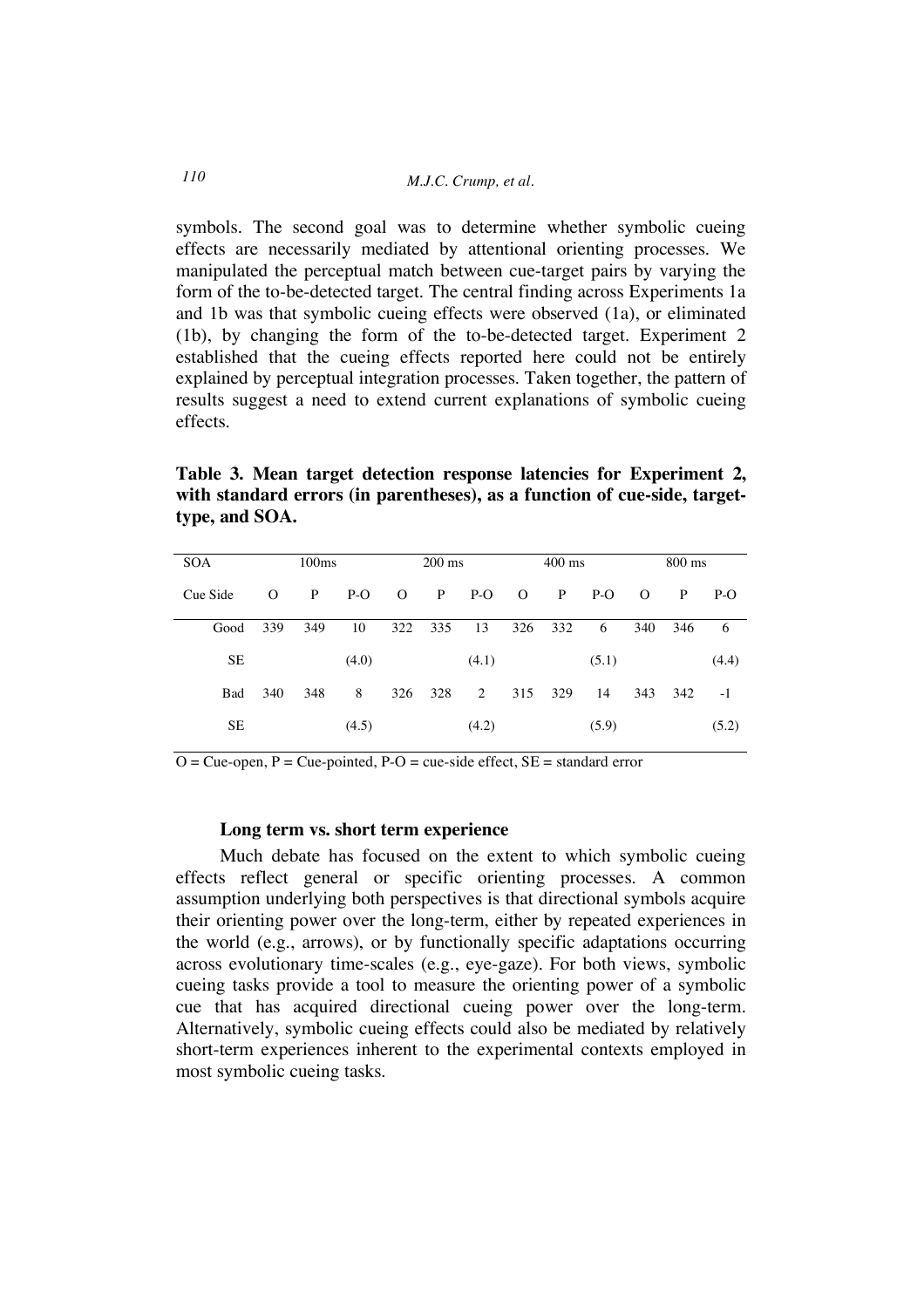The results of Experiments 1a and 1b bear directly on the possibility that symbolic cues acquire directional cueing power over the course of the experimental session. Cues were always non-predictive greater-than, or less-than arrow symbols. According to long-term experience, directionality should be signaled by the pointed-side of the arrow; and, targets presented on the pointed-side should be detected faster than targets presented on the open-side. In contrast to these expectations, in Experiment 1a good targets demonstrated a "reverse" symbolic cueing effect. That is, good targets were detected faster for cue-open than cue-pointed target locations. In Experiment 1b, bad targets were not detected faster for cue-open than cuepointed target locations. The important conclusion from these experiments is that symbolic cueing effects can be mediated by short-term constraints inherent to the experimental context. At the same time, we do not deny the possibility that long-term factors play some role in mediating previously reported symbolic cueing effects, and we suggest that future research should clarify the extent to which symbolic cueing effects are mediated by short or long-term experience. In the remaining portion of the general discussion we elaborate on candidate processes that could account for the apparent flexibility of symbolic cueing effects across different experimental contexts.

### **Perceptual integration hypothesis**

The cueing effect reported in Experiment 1a could be mediated by gestalt-like perceptual integration processes that facilitate target detection performance for coherent cue-target objects. A process of this nature would completely explain the pattern of results across Experiments 1a and 1b, and would not require further assumptions about cue-evaluation, or covert orienting of attention. Instead, target detection would be influenced at the time of target onset by integration processes working to group the cue and target into an object.

To unpack the implications of the perceptual integration hypothesis forwarded here, it is worth remembering the highly austere task requirements imposed in the target detection task described in the current research. Namely, participants were instructed to press a button as quickly as possible in response to a flash of light. The likelihood that perceptual integration processes can play a role in mediating performance for such basic perceptual processing may seem remote, and in contradiction with conventional bottom-up views of perceptual processing. Indeed, the role of perceptual integration in target detection would suggest that features of the visual display as a simple as flashes of light are not processed independently of form. Instead, the perceptual integration hypothesis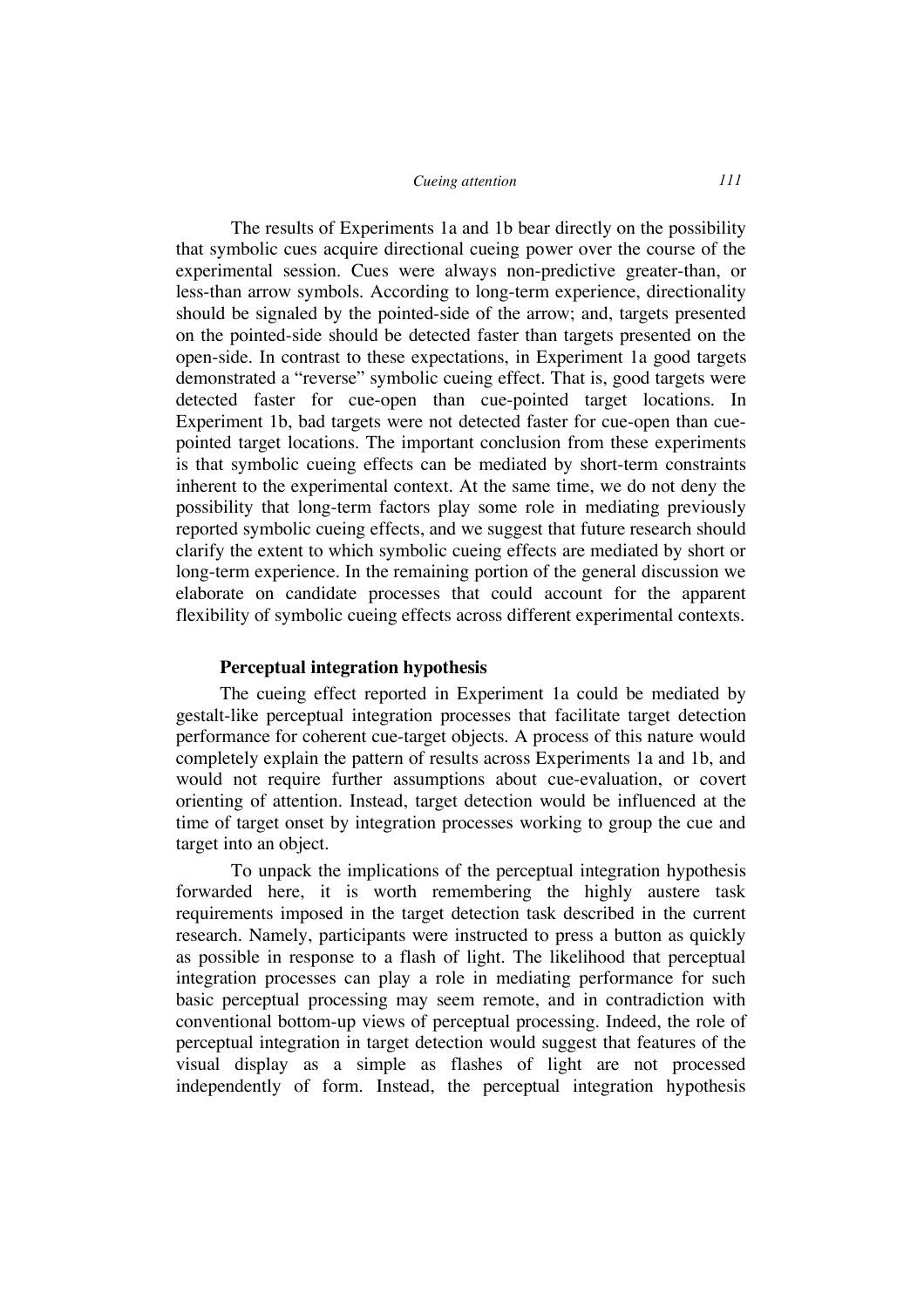assumes that holistic aspects of the object may be perceived before the processing of constituent features is completed, and as a result may be available to influence performance in target detection tasks.

In sum, the prospect of perceptual integration processes mediating symbolic cueing effects is interesting because such a demonstration would extend knowledge of symbolic cueing effects, and challenge conventional feed-forward views of perceptual processing. Although the present results do not clearly identify a role for perceptual integration processes in mediating the cueing effects reported here, grouping processes have been reported to influence identification of individual features in other domains (e.g., the word-superiority effect; Reicher, 1969; see also Hochstein & Ahissar, 2002; and Grossberg, 1995; for discussion of related phenomena). Indeed, gestalt grouping processes have been previously shown to influence target detection in speeded-identification tasks (Prinzmetal & Banks, 1977). For these reasons, we are optimistic that a fruitful avenue for future research will be to further clarify the role of perceptual integration processes both in symbolic cueing tasks, and in more general target detection contexts.

### **Object-based expectation hypothesis**

A strong version of the perceptual integration hypothesis predicts that facilitation of target detection should occur only for coherent cue-target objects. In contrast, we found no evidence in Experiment 2 that cueing effects depended entirely on coherent cue-target objects. Instead, equivalent cueing effects for both good and bad target types were observed. We propose that these results provide novel insight into the processes mediating symbolic cueing effects reported here and elsewhere.

The intriguing pattern of results is that cueing effects for bad targets were eliminated in Experiment 1b, but were observed in Experiment 2. A crucial difference between these experimental contexts was asymmetries in the experience of coherent cue-target objects. Coherent cue-target objects were never experienced in Experiment 1b, but were sometimes experienced in Experiment 2. Apparently, recent experience with coherent cue-target objects in the experimental context can change the pattern of cueing effects for bad targets that never form coherent cue-target objects. One implication of this result is that aspects of the processing associated with detecting coherent cue-target objects generalize to the detection of incoherent cuetarget objects. To explain this pattern of generalization we forward the object-based expectation hypothesis.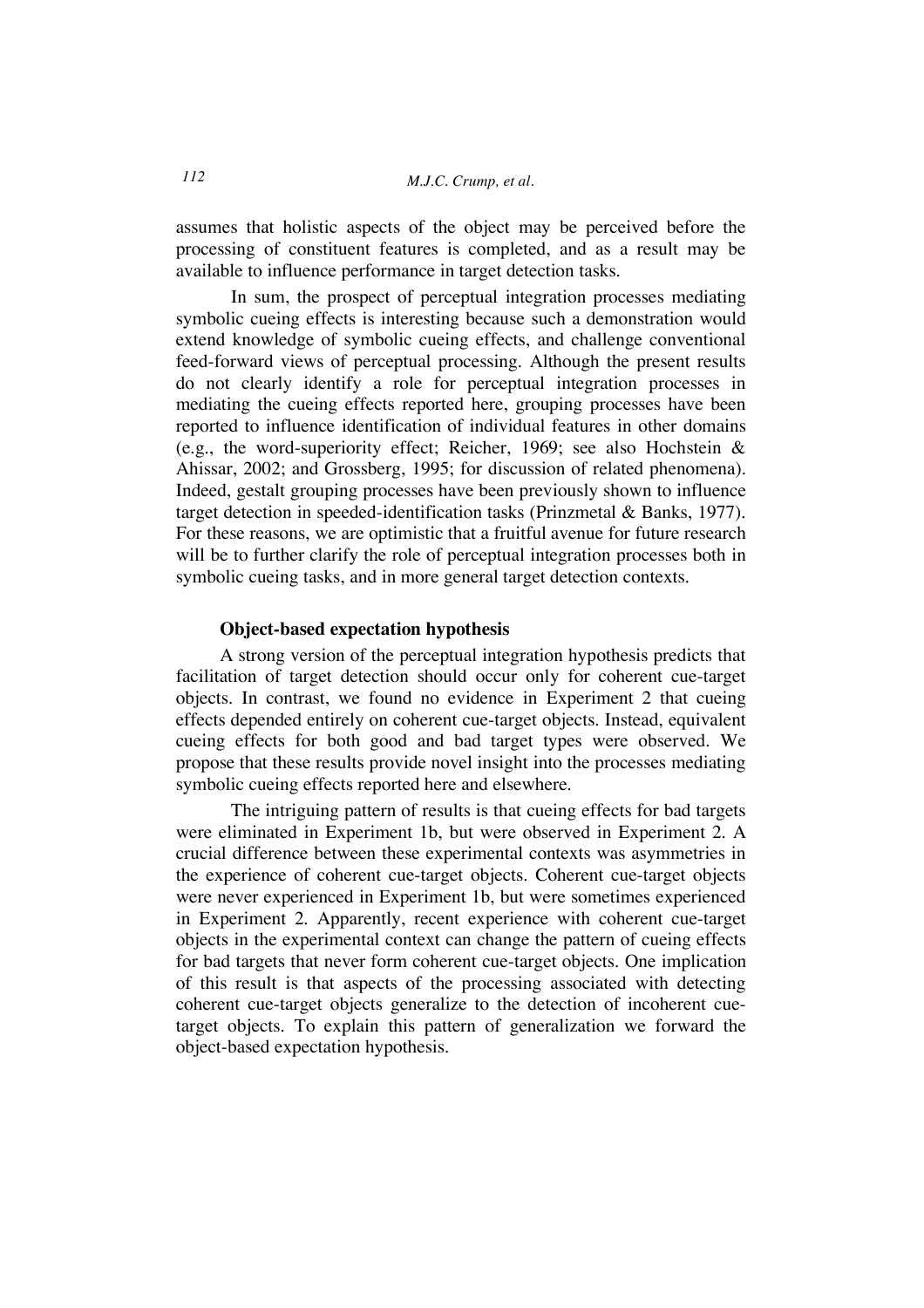According to the object-based expectation view, the presentation of a symbolic cue triggers the retrieval of coherent memory episodes that are associated with the cue. The retrieved episodes then set up an expectation for a target to appear in a location that could contain a coherent target. On this basis, attentional resources are allocated to one of the potential target locations. The presence of attentional resources would then be expected to facilitate target detection for any target appearing at that location.

The object-based expectation hypothesis accepts that a cueevaluation process rapidly extracts directional meaning during processing of the cue. However, the cue-evaluation operating in the present set of experiments is apparently not tapping into the long-term directional meaning of a cue. Instead, cue-driven expectations about potential target locations are generated on the basis of recent experience with coherent cuetarget objects. We take this demonstration to be the most important contribution of the current research, as it implies a re-evaluation of the processes thought to underlie symbolic cueing effects. In particular, symbolic cueing effects using directional arrow cues, or eye-gaze cues, may also be mediated by recent experiences that occur during the experimental session. For example, validly cued targets in the form of a dot appearing to the right of a right pointing arrow, or a dot appearing to the right of a right looking eye-gaze cue, may be perceived as more coherent than invalidly cued targets. From this perspective, symbolic cueing effects may be driven by relatively general expectations about target location, derived not from some inherent over-learned meaning of the cue, but rather mediated by recent experience with coherent cue-target relationships.

### **REFERENCES**

- Baron-Cohen, S. (1995). *Mindblindness: An essay on autism and theory of mind.* Cambridge, MA: MIT Press.
- Fischer, M. H., Castel, A. D., Dodd, M. D., & Pratt, J. (2003). Perceiving numbers causes spatial shifts of attention. *Nature Neuroscience, 6*, 555-556.
- Friesen, C. K., & Kingstone, A. (1998). The eyes have it! Reflexive orienting is triggered by nonpredictive gaze*. Psychonomic Bulletin & Review, 5*, 490-495.
- Grossberg, S. (1995). The attentive brain. American Scientist, 83, 438-449.
- Hietanen. (1999). Does your gaze direction and head orientation shift my visual attention? *NeuroReport, 10*, 3443-3447.
- Hochstein, S., Ahissar, M., & Center, N. C. (2002). View from the top: Hierarchies and reverse hierarchies in the visual system. *Neuron, 36*, 791-804.
- Hommel, B., Pratt, J., Colzato, L., & Godijn, R. (2001). Symbolic control of visual attention. *Psychological Science, 12,* 360-365.